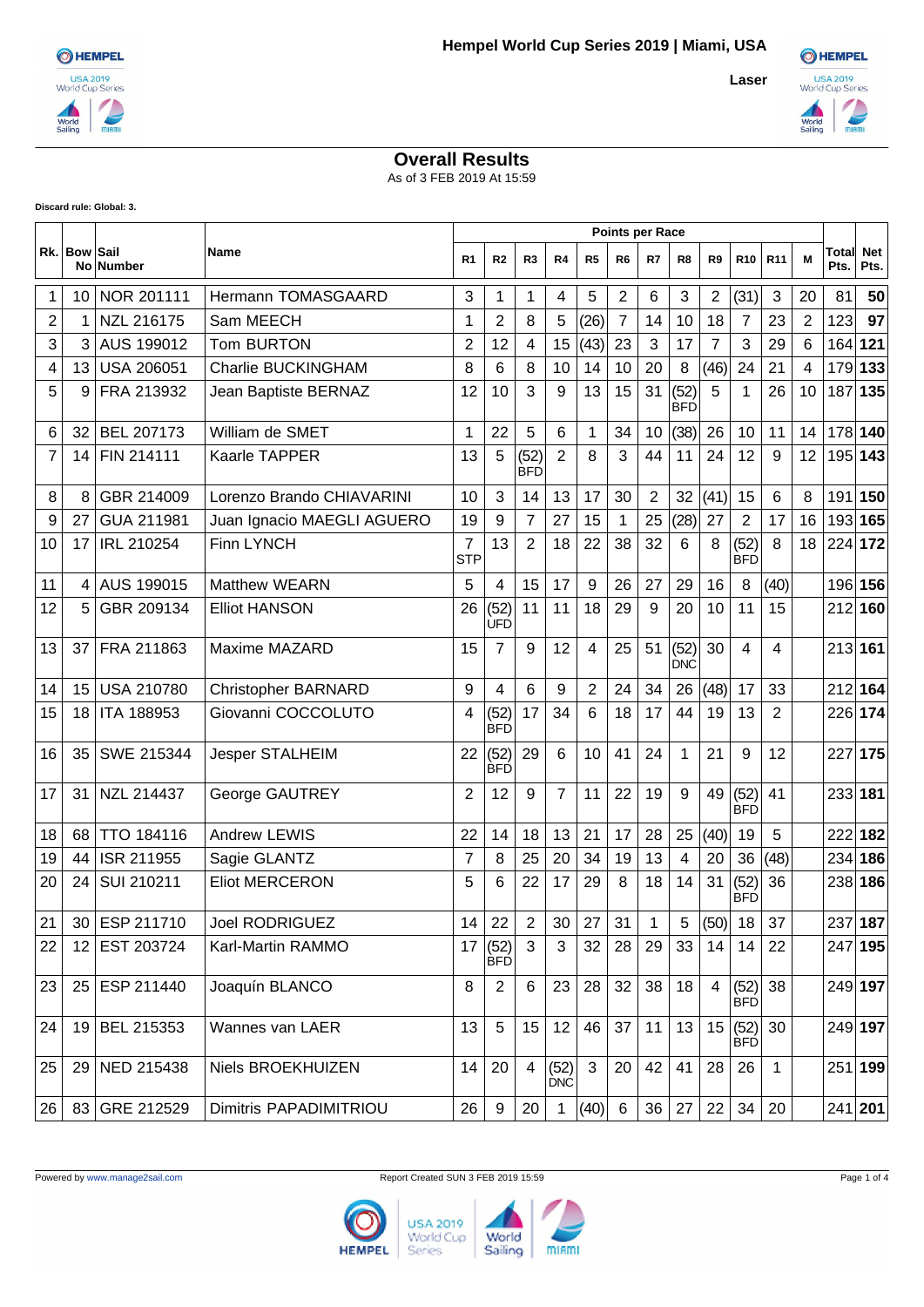

**Laser**



## **Overall Results**

As of 3 FEB 2019 At 15:59

|    |                |                          |                             | <b>Points per Race</b> |                    |                    |                |              |                |                 |                    |                |                    |                 |   |               |                    |
|----|----------------|--------------------------|-----------------------------|------------------------|--------------------|--------------------|----------------|--------------|----------------|-----------------|--------------------|----------------|--------------------|-----------------|---|---------------|--------------------|
|    | Rk. Bow        | Sail<br><b>No Number</b> | Name                        | R <sub>1</sub>         | R2                 | R <sub>3</sub>     | R4             | R5           | R <sub>6</sub> | R7              | R8                 | R <sub>9</sub> | <b>R10</b>         | R <sub>11</sub> | М | Total<br>Pts. | <b>Net</b><br>Pts. |
| 27 | $\overline{7}$ | NZL 215081               | <b>Thomas SAUNDERS</b>      | 3                      | (52)<br><b>BFD</b> | 16                 | 10             | 24           | 13             | 26              | $\overline{2}$     | 17             | 52<br><b>BFD</b>   | 39              |   | 254           | 202                |
| 28 | 21             | CAN 211542               | <b>Robert DAVIS</b>         | $\overline{7}$         | 14                 | 14                 | 28             | 12           | 44             | (46)            | 21                 | 3              | 35                 | 25              |   | 249 203       |                    |
| 29 | 55             | CAN 212845               | <b>Fillah KARIM</b>         | 29                     | 11                 | 10                 | 29             | 37           | (43)           | 8               | 23                 | 37             | 6                  | 16              |   | 249           | 206                |
| 30 | 107            | ESA 180192               | Enrique Jose ARATHOON PACAS | 12                     | (52)<br><b>BFD</b> | 11                 | 24             | 38           | 50             | 12              | 7                  | 23             | 20                 | 10              |   | 259 207       |                    |
| 31 | 16             | PER 206115               | Stefano PESCHIERA           | 4                      | (52)<br><b>BFD</b> | 19                 | 8              | 23           | 27             | 39              | 15                 | 13             | 52<br><b>BFD</b>   | $\overline{7}$  |   | 259 207       |                    |
| 32 | 2              | GER 212767               | Philipp BUHL                | 6                      | (52)<br><b>BFD</b> | 12                 | 3              | 7            | 35             | 15              | 42                 | 33             | 16                 | 47              |   | 268 216       |                    |
| 33 | 20             | AUS 214418               | Finn ALEXANDER              | 19                     | (52)<br><b>BFD</b> | 5                  | 11             | 20           | 33             | 23              | 43                 | 25             | 5                  | 34              |   | 270 218       |                    |
| 34 | 40             | GBR 215379               | <b>Jack COOKSON</b>         | 35                     | 13                 | 21                 | 14             | 39           | (49)           | 22              | 22                 | 12             | 28                 | 13              |   | 268 219       |                    |
| 35 | 11             | GBR 212791               | <b>Michael BECKETT</b>      | 20                     | (52)<br><b>BFD</b> | 10                 | 27             | 25           | 12             | 6<br><b>STP</b> | 12                 | 35             | 52<br><b>BFD</b>   | 24              |   | 275 223       |                    |
| 36 | 38             | ARG 211570               | Agustin VIDAL INCATASCIATO  | 25                     | (52)<br><b>BFD</b> | $\overline{7}$     | 14             | 33           | 16             | 37              | 24                 | 29             | 27                 | 27              |   | 291 239       |                    |
| 37 | 41             | POL 192583               | <b>Tadeusz KUBIAK</b>       | 33                     | 21                 | 16                 | 15             | 19           | (48)           | 16              | 45                 | 45             | 21                 | 14              |   | 293 245       |                    |
| 38 | 22             | GBR 201481               | <b>Jack WETHERELL</b>       | 11                     | 7                  | 24                 | 40             | 16           | 4              | 33              | 46                 | 39             | (52)<br><b>BFD</b> | 31              |   | 303 251       |                    |
| 39 | 105            | <b>TUR 207480</b>        | Alp Rona RODOPMAN           | 18                     | (52)<br><b>BFD</b> | 23                 | 4              | 48           | 9              | 21              | 35                 | 32             | 32                 | 32              |   | 306 254       |                    |
| 40 | 89             | ISR 214931               | Maor BEN HROSH              | 32                     | 16                 | $\overline{1}$     | 47             | (51)         | 51             | 41              | 19                 | 6              | 25                 | 19              |   | 308 257       |                    |
| 41 | 57             | GER 211432               | Nik Aaron WILLIM            | 11                     | 11                 | (52)<br><b>BFD</b> | $\mathbf{1}$   | 50           | 40             | 43              | 52<br><b>BFD</b>   | 1              | 22                 | 28              |   | 311           | 259                |
| 42 | 106            | NZL 212259               | Josh ARMIT                  | 16                     | 3                  | 40                 | $\overline{2}$ | 49           | 11             | 45              | 16                 | (51)           | 29                 | 49              |   | 311           | 260                |
| 43 | 54             | <b>ITA 214150</b>        | Gianmarco PLANCHESTAINER    | 17                     | 24                 | 13                 | 16             | 36           | (47)           | 30              | 39                 | 11             | 39                 | 35              |   | 307           | 260                |
| 44 | 80             | CHN 212277               | <b>Yulong QIU</b>           | 16                     | 16                 | 24                 | 26             | 47           | 45             | 48              | (52)<br><b>BFD</b> | 9              | 30                 | 18              |   | 331           | 279                |
| 45 | 59             | <b>IRL 210978</b>        | <b>Liam GLYNN</b>           | 10                     | 15                 | 22                 | 16             | 42           | 5              | 49              | 37                 | 42             | (52)<br>вьр        | 45              |   | 335 283       |                    |
| 46 | 26             | <b>ITA 215111</b>        | Marco GALLO                 | 33                     | 8                  | 21                 | 18             | (44)         | 42             | $\overline{7}$  | 36                 | 38             | 37                 | 44              |   | 328 284       |                    |
| 47 | 58             | CAN 214917               | Hugh MACRAE                 | 28                     | 18                 | 13                 | 36             | 41           | 46             | 4               | 40                 | (47)           | 38                 | 43              |   | 354 307       |                    |
| 48 | 33             | USA 209071               | <b>Henry MARSHALL</b>       | 32                     | (52)<br><b>BFD</b> | 19                 | 8              | 45           | 21             | 40              | 34                 | 43             | 23                 | 42              |   | 359 307       |                    |
| 49 | 64             | SWE 211567               | Wilhelm KARK                | 27                     | 10                 | 31                 | 21             | 35           | 14             | 50              | (52)<br><b>BFD</b> | 36             | 33                 | 51              |   | 360 308       |                    |
| 50 | 51             | <b>URU 212833</b>        | Ignacio RODRIGUEZ           | 24                     | 17                 | 12                 | 22             | 30           | 39             | 47              | 30                 | 44             | (52)<br><b>DNC</b> | 46              |   | 363 311       |                    |
| 51 | 28             | NED 212968               | Yuri HUMMEL                 | 21                     | $\mathbf{1}$       | 47                 | 29             | 31           | 36             | 35              | 31                 | 34             | (52)<br><b>BFD</b> | 50              |   | 367 315       |                    |
| 52 | 63             | CHI 211888               | <b>Clemente SEGUEL</b>      |                        | 21   (32)          | 20                 | 21             | $\mathbf{1}$ | $\sqrt{5}$     | 10 <sup>1</sup> | 17                 | 3              | 3                  |                 |   |               | 133 101            |



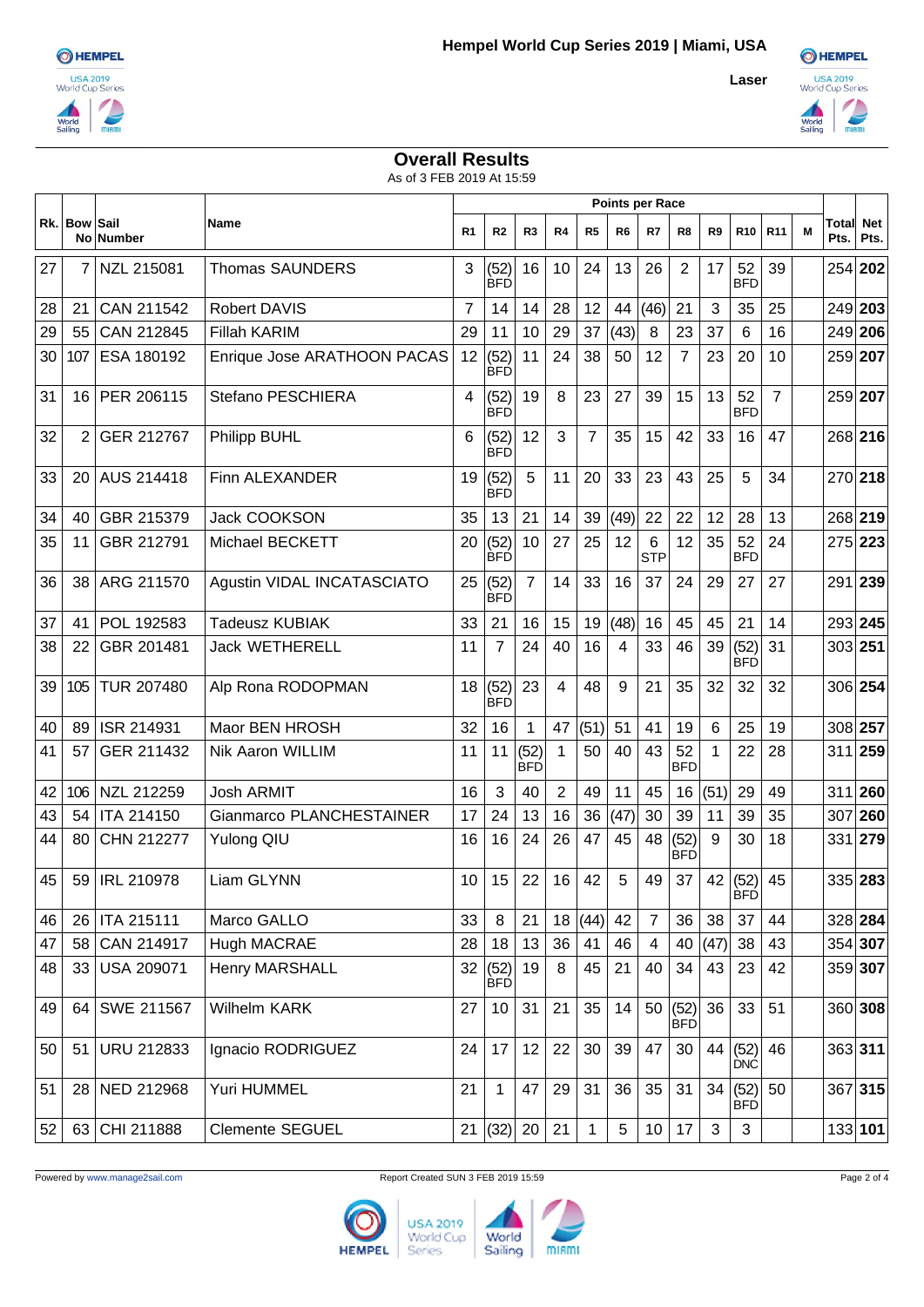

**Laser**



## **Overall Results**

As of 3 FEB 2019 At 15:59

|    |              | <b>Points per Race</b> |                                     |                |                                 |                 |                    |                         |                  |                    |                |                |                    |                 |   |               |                    |
|----|--------------|------------------------|-------------------------------------|----------------|---------------------------------|-----------------|--------------------|-------------------------|------------------|--------------------|----------------|----------------|--------------------|-----------------|---|---------------|--------------------|
|    | Rk. Bow Sail | No Number              | Name                                | R <sub>1</sub> | R <sub>2</sub>                  | R3              | R4                 | R5                      | R <sub>6</sub>   | R7                 | R8             | R9             | R <sub>10</sub>    | R <sub>11</sub> | м | Total<br>Pts. | <b>Net</b><br>Pts. |
| 53 | 46           | <b>ITA 188983</b>      | Nicolo VILLA                        | 20             | 23                              | (33)            | 19                 | $\overline{c}$          | 8                | 30                 | 6              | 1              | 20                 |                 |   | 162           | 129                |
| 54 | 76           | CAN 208550             | Matti MURU                          |                | $(32.6)$ 27.6<br><b>DPI DPI</b> | 30              | 24                 | 25                      | 17               | $\mathbf 1$        | 5              | 20             | 2                  |                 |   |               | 184.2 151.6        |
| 55 | 45           | GBR 214490             | Daniel WHITELEY                     | 31             | 25                              | 34              | $\overline{7}$     | 34                      | 1                | 12                 | 1              | (44)           | 14                 |                 |   |               | 203 159            |
| 56 | 39           | BRA 204597             | Joao Pedro HERRLEIN SOUTO de OLIVEI | 23             | 38                              | 36              | 5                  | 7                       | 15               | 22                 | 22             | 2              | (51)<br><b>BFD</b> |                 |   | 221 170       |                    |
| 57 | 53           | MEX 213173             | Yanic GENTRY                        | 28             | 18                              | 29              | 28                 | 10                      | 4                | 17                 | 4              | 41             | (51)<br><b>BFD</b> |                 |   |               | 230 179            |
| 58 | 48           | CAN 209376             | <b>Luke RUITENBERG</b>              | 34             | 27                              | (38)            | 22                 | 13                      | 23               | 18                 | 28             | $\overline{7}$ | 10                 |                 |   |               | 220 182            |
| 59 | 61           | POL 214117             | Jakub RODZIEWICZ                    | 24             | (52)<br><b>BFD</b>              | 38              | 19                 | 27                      | 28               | 26                 | $\overline{2}$ | 6              | 21                 |                 |   |               | 243 191            |
| 60 | 72           | <b>USA 157851</b>      | Leo BOUCHER                         | 36             | 15                              | 28              | (44)               | 23                      | 6                | 20                 | 13             | 42             | 12                 |                 |   |               | 239 195            |
| 61 | 34           | POL 208552             | <b>Filip CISZKIEWICZ</b>            | 9              | 27                              | 44              | (52)<br><b>DSQ</b> | 5                       | 22               | 29                 | 18             | 40             | 5                  |                 |   | 251           | 199                |
| 62 | 56           | HKG 171979             | Nicholas BEZY                       | (42)           | 23                              | 26              | 38                 | 18                      | 10               | 16                 | 14             | 25             | 33                 |                 |   |               | 245 203            |
| 63 | 60           | POL 215006             | Dawid KANIA                         | 18             | 19                              | 35              | 25                 | 38                      | 30               | (51)<br><b>UFD</b> | 12             | 8              | 19                 |                 |   | 255 204       |                    |
| 64 | 92           | CHN 211127             | Zili WANG                           | 29             | 33                              | 23              | (52)<br><b>UFD</b> | 3                       | 34               | 21                 | 15             | 46             | $\mathbf 1$        |                 |   |               | 257 205            |
| 65 | 78           | ESP 213867             | Món CAÑELLAS SALAS                  | (44)           | 19                              | 27              | 31                 | 19                      | 38               | 3                  | 33             | 21             | 15                 |                 |   |               | 250 206            |
| 66 | 66           | CAN 212612             | <b>Justin NORTON</b>                | 41             | 21                              | 36              | (46)               | $\overline{\mathbf{4}}$ | 14               | 11                 | 40             | 12             | 30                 |                 |   |               | 255 209            |
| 67 | 67           | <b>BRN 212489</b>      | Abdulla JANAHI                      | 35             | (52)<br><b>BFD</b>              | 17              | 39                 | 29                      | 7                | 9                  | 27             | 28             | 29                 |                 |   |               | 272 220            |
| 68 | 36           | <b>USA 199796</b>      | <b>Malcolm LAMPHERE</b>             | 23             | 30                              | 34              | 30                 | 22                      | 20               | 4                  | 26             | 32             | (39)               |                 |   | 260 221       |                    |
| 69 | 85           | PUR 174311             | Pedro Luis FERNANDEZ                | 37             | (52)<br><b>BFD</b>              | 45              | 33                 | 14                      | 3                | 8                  | 43             | 11             | 28<br><b>STP</b>   |                 |   |               | 274 222            |
| 70 | 42           | SGP 215267             | Ryan LO                             | 31             | 29                              | 43              | (52)<br><b>UFD</b> | 15                      | 9                | 42                 | 25             | 13             | 17                 |                 |   | 276 224       |                    |
| 71 | 69           | COL 208822             | <b>Andrey QUINTERO</b>              | 38             | 28                              | (40)            | 38                 | 35                      | 36               | 5                  | 24             | 4              | 22                 |                 |   | 270 230       |                    |
| 72 |              | 70 BUL 213486          | Ivo TODOROV                         | (45)           | 36                              | 35 <sup>°</sup> | 35                 | 20                      | 21               | $\overline{2}$     | 35             | 29             | 23                 |                 |   |               | 281 236            |
| 73 | 79           | CAN 209616             | <b>Forrest WACHHOLZ</b>             | (46)           | 31                              | 26              | 45                 | $\,6\,$                 | 33               | 23                 | 29             | 24             | 25                 |                 |   |               | 288 242            |
| 74 | 65           | GUA 182112             | Gabriel SANZ AGERO                  | 37             | 17                              | (41)            | 25                 | 12                      | 12               | 31                 | 41             | 26             | 41                 |                 |   |               | 283 242            |
| 75 | 104          | ISR 202121             | Omer GOLANI                         | 15             | 34                              | 39              | 34                 | (51)<br><b>UFD</b>      | 35               | 44                 | 23             | 14             | $\overline{7}$     |                 |   |               | 296 245            |
| 76 | 82           | CAN 215019             | Liam BRUCE                          | 42             | 42                              | 46              | 33                 | 21                      | 2                | 36                 | (48)           | 15             | 9                  |                 |   |               | 294 246            |
| 77 | 88           | FIN 215016             | Fredrik WESTMAN                     | (40)           | 26                              | 31              | 32                 | 26                      | 16               | 39                 | 16             | 30             | 34                 |                 |   |               | 290 250            |
| 78 | 81           | MEX 181615             | Juan PEREZ SOLTERO                  | 36             | 37                              | (39)            | 36                 | 11                      | 13               | 15                 | 30             | 38             | 35                 |                 |   |               | 290 251            |
| 79 | 91           | TPE 200315             | <b>Gerald WILLIAMS</b>              |                | 44 (52)<br><b>BFD</b>           | 18              | 26                 | 28                      | 51<br><b>DNC</b> | 19                 | 11             | 17             | 40                 |                 |   |               | 306 254            |
| 80 | 50           | <b>USA 180521</b>      | Marek ZALESKI                       | 39             | 40                              |                 | 32   (43)          | 32                      | 40               | 41                 | 3              | 23             | 8                  |                 |   |               | 301 258            |
| 81 | 96           | DEN 206979             | Georg Philip BUNK LAURITSEN         | 43             |                                 | 24  (44)   32   |                    | 16                      | 37               | 25                 | 42             | 9              | 31                 |                 |   |               | 303 259            |

Powered by www.manage2sail.com **Report Created SUN 3 FEB 2019 15:59** Page 3 of 4